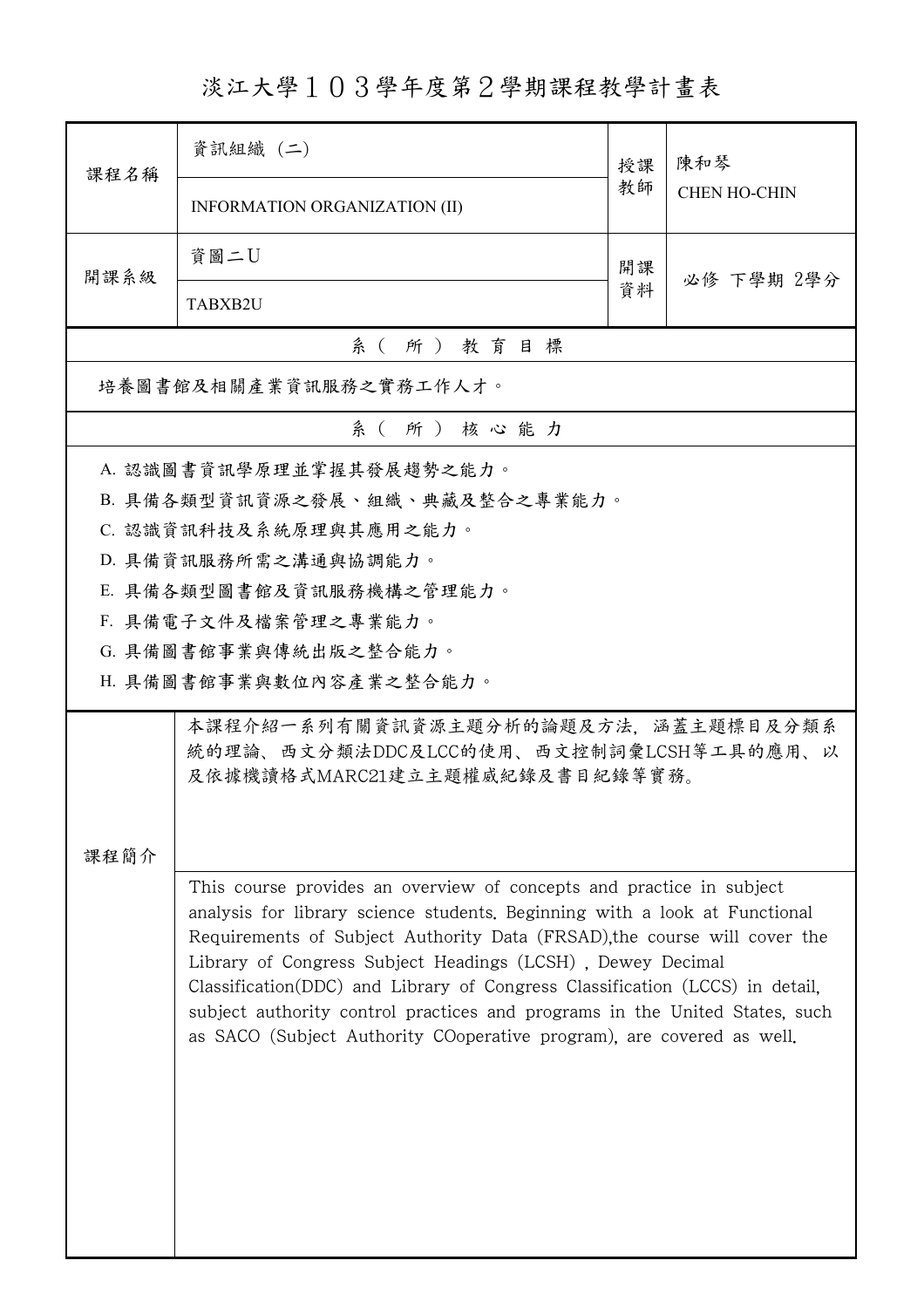本課程教學目標與目標層級、系(所)核心能力相關性 一、目標層級(選填): (一)「認知」(Cognitive 簡稱C)領域:C1 記憶、C2 瞭解、C3 應用、C4 分析、 C5 評鑑、C6 創造 (二)「技能」(Psychomotor 簡稱P)領域:P1 模仿、P2 機械反應、P3 獨立操作、 P4 聯結操作、P5 自動化、P6 創作 (三)「情意」(Affective 簡稱A)領域:A1 接受、A2 反應、A3 重視、A4 組織、 A5 內化、A6 實踐 二、教學目標與「目標層級」、「系(所)核心能力」之相關性:

 (一)請先將課程教學目標分別對應前述之「認知」、「技能」與「情意」的各目標層級, 惟單項教學目標僅能對應C、P、A其中一項。

 (二)若對應「目標層級」有1~6之多項時,僅填列最高層級即可(例如:認知「目標層級」 對應為C3、C5、C6項時,只需填列C6即可,技能與情意目標層級亦同)。

 (三)再依據所訂各項教學目標分別對應其「系(所)核心能力」。單項教學目標若對應 「系(所)核心能力」有多項時,則可填列多項「系(所)核心能力」。

(例如:「系(所)核心能力」可對應A、AD、BEF時,則均填列。)

| 序            |                                                                                                                         |                                                                                                                                                                                                                                                                                                                                                                                                                                                                                                         | 相關性            |           |  |  |
|--------------|-------------------------------------------------------------------------------------------------------------------------|---------------------------------------------------------------------------------------------------------------------------------------------------------------------------------------------------------------------------------------------------------------------------------------------------------------------------------------------------------------------------------------------------------------------------------------------------------------------------------------------------------|----------------|-----------|--|--|
| 號            | 教學目標(中文)                                                                                                                | 教學目標(英文)                                                                                                                                                                                                                                                                                                                                                                                                                                                                                                | 目標層級           | 系(所)核心能力  |  |  |
| $\mathbf{1}$ | 1.介紹資訊組織的理論、原則、<br>標<br>準及方法。<br>2.學生證明有能力辨識及描述資訊<br>資源的資訊內容,並依據資訊組織<br>標準為之建立書目紀錄。<br>3.提升學生批判思考的能力以迎接<br>數位時代資訊組織的挑戰。 | 1. Introduce the<br>theory.principles, standards,<br>and methods for information<br>organization.<br>2. At the end of the<br>course, students will be able<br>to:identify and describe<br>information packages and to<br>provide bibliographic records<br>in preparation for online<br>input according the standards<br>for information organization.<br>3. Promote critical thinking<br>and problem solving abilities<br>for addressing challenges of<br>organizing information in the<br>digital age. | P <sub>3</sub> | <b>BC</b> |  |  |
|              | 教學目標之教學方法與評量方法                                                                                                          |                                                                                                                                                                                                                                                                                                                                                                                                                                                                                                         |                |           |  |  |
| 序<br>號       | 教學目標                                                                                                                    | 教學方法                                                                                                                                                                                                                                                                                                                                                                                                                                                                                                    |                | 評量方法      |  |  |
|              | 1 1.介紹資訊組織的理論、原則、標<br>準及方法。<br>2.學生證明有能力辨識及描述資訊<br>資源的資訊內容,並依據資訊組織<br>標準為之建立書目紀錄。<br>3.提升學生批判思考的能力以迎接<br>數位時代資訊組織的挑戰。   | 講述、討論、實作                                                                                                                                                                                                                                                                                                                                                                                                                                                                                                | 告、上課表現         | 紙筆測驗、實作、報 |  |  |
|              |                                                                                                                         |                                                                                                                                                                                                                                                                                                                                                                                                                                                                                                         |                |           |  |  |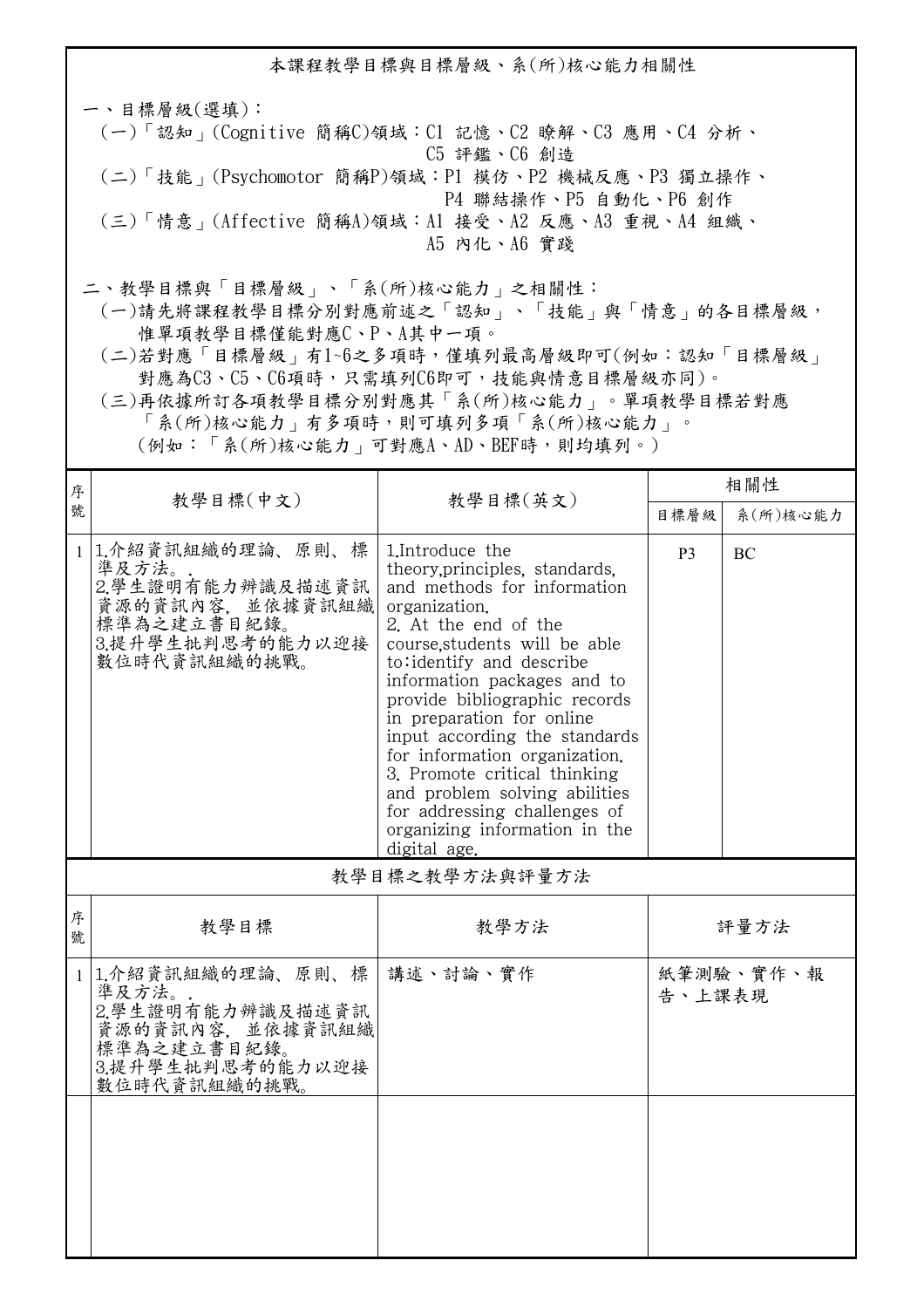| 本課程之設計與教學已融入本校校級基本素養 |                                                                    |                                              |                                              |    |  |
|----------------------|--------------------------------------------------------------------|----------------------------------------------|----------------------------------------------|----|--|
| 淡江大學校級基本素養           |                                                                    |                                              | 內涵說明                                         |    |  |
| 全球視野                 |                                                                    |                                              | 培養認識國際社會變遷的能力,以更寬廣的視野了解全球化<br>的發展。           |    |  |
| 資訊運用                 |                                                                    |                                              | 熟悉資訊科技的發展與使用,並能收集、分析和妥適運用資<br>訊。             |    |  |
| 洞悉未來                 |                                                                    |                                              | 瞭解自我發展、社會脈動和科技發展,以期具備建構未來願<br>景的能力。          |    |  |
| 品德倫理                 |                                                                    |                                              | 了解為人處事之道,實踐同理心和關懷萬物,反省道德原則<br>的建構並解決道德爭議的難題。 |    |  |
| 獨立思考                 |                                                                    |                                              | 鼓勵主動觀察和發掘問題,並培養邏輯推理與批判的思考能<br>力。             |    |  |
| 樂活健康                 |                                                                    |                                              | 注重身心靈和環境的和諧,建立正向健康的生活型態。                     |    |  |
| 團隊合作                 |                                                                    |                                              | 體察人我差異和增進溝通方法,培養資源整合與互相合作共<br>同學習解決問題的能力。    |    |  |
| 美學涵養                 |                                                                    |                                              | 培養對美的事物之易感性,提升美學鑑賞、表達及創作能<br>力。              |    |  |
|                      |                                                                    |                                              | 授課進度表                                        |    |  |
| 週<br>欤               | 日期起訖                                                               |                                              | 内 容 (Subject/Topics)                         | 備註 |  |
| 1                    | $104/02/24$ ~<br>104/03/01                                         | Course introduction                          |                                              |    |  |
| 2                    | $104/03/02$ ~<br>Library of Congress Subject Headings<br>104/03/08 |                                              |                                              |    |  |
| 3                    | $104/03/09$ ~<br>104/03/15                                         |                                              | Library of Congress Subject Headings (cont.) |    |  |
| $\overline{4}$       | $104/03/16$ ~<br>104/03/22                                         | Library of Congress Subject Headings (cont.) |                                              |    |  |
| 5                    | $104/03/23$ ~<br>104/03/29                                         | Future of LCSH; FAST; FRSAD                  |                                              |    |  |
| 6                    | $104/03/30$ ~<br>104/04/05                                         | Introduction to classification; Taxonomy     |                                              |    |  |
| 7                    | $104/04/06 \sim$<br>104/04/12                                      | Library Classification systems               |                                              |    |  |
| 8                    | $104/04/13$ ~<br>104/04/19                                         | Introduction to DDC; DDC 23                  |                                              |    |  |
| 9                    | $104/04/20$ ~<br>104/04/26                                         | DDC 23                                       |                                              |    |  |
| 10                   | $104/04/27$ ~<br>104/05/03                                         | 期中考試週                                        |                                              |    |  |
| 11                   | $104/05/04$ ~<br>104/05/10                                         | DDC 23                                       |                                              |    |  |
| 12                   | $104/05/11$ ~<br>104/05/17                                         | DDC 23                                       |                                              |    |  |
|                      |                                                                    |                                              |                                              |    |  |